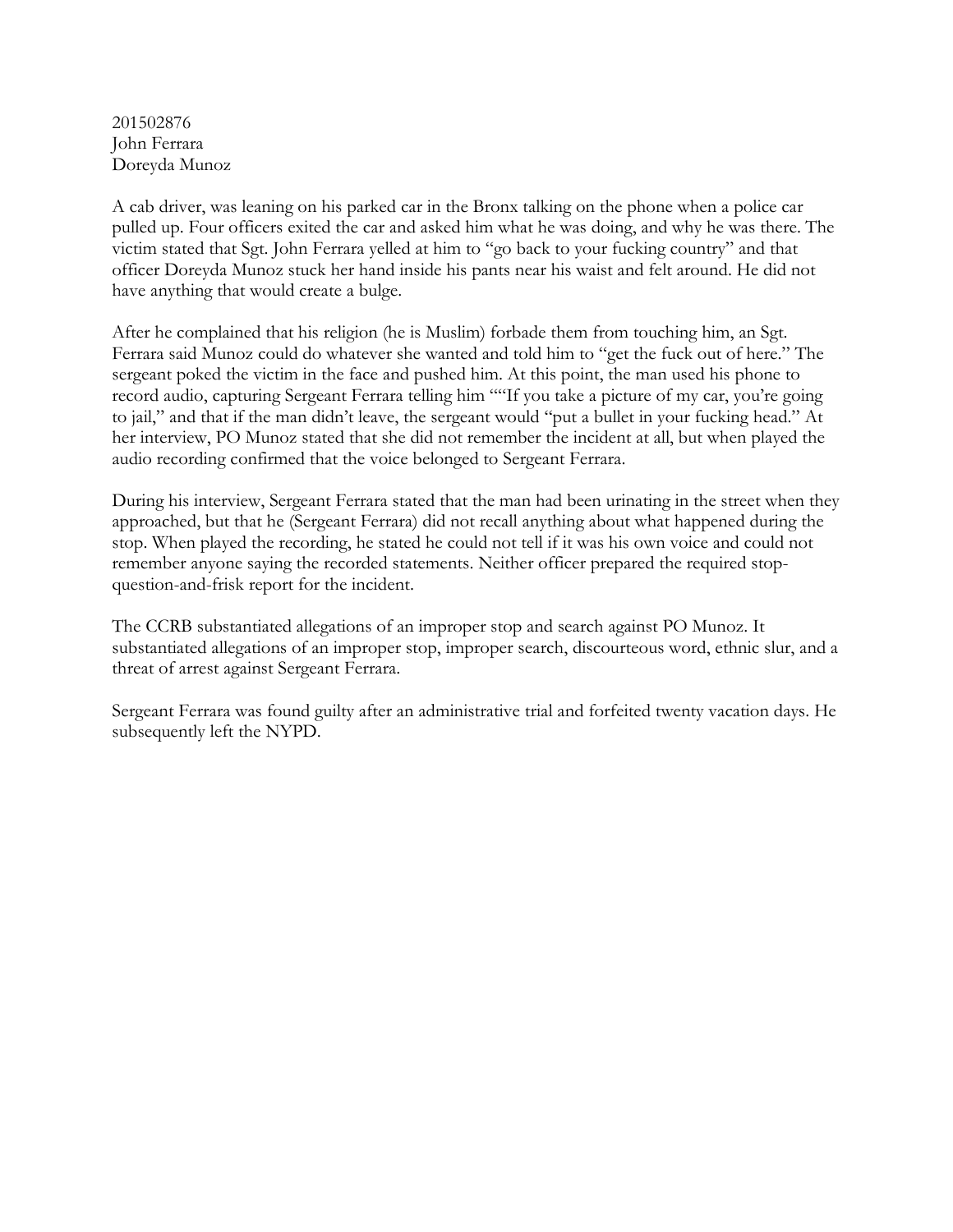### **Civilian/Victim:**

is a vear-old dark-skinned black male who stands 6'1" tall, weighs 170 pounds, with black hair and black eyes. On the date of his interview, he was employed as a and a

## **CCRB Testimony:**

On May 13, 2015, was interviewed at the CCRB.

|                                                                                                                           | On April 15, 2015, at approximately 9:45 p.m., at | between                                                                                |                                          |
|---------------------------------------------------------------------------------------------------------------------------|---------------------------------------------------|----------------------------------------------------------------------------------------|------------------------------------------|
| in the Bronx,                                                                                                             | parked his                                        | on the east side of                                                                    |                                          |
|                                                                                                                           |                                                   |                                                                                        | He lives across the street from where he |
| parked, at                                                                                                                |                                                   | He could not recall where he was coming from; he had driven a 12-hour shift. He did    |                                          |
| not make any stops on his way home; he went straight from where he dropped off his last client to home. He did not        |                                                   |                                                                                        |                                          |
| recall where he dropped off his last client. He was not wearing a seatbelt because                                        |                                                   |                                                                                        |                                          |
|                                                                                                                           |                                                   | . He was not on his phone or smoking while he was driving or parking the car. After he |                                          |
| parked, his friend,<br>$\sim$ $\sim$                                                                                      |                                                   | ), called him on the phone, and he answered. He unbuckled his belt                     |                                          |
| because his stomach was bothering him and the belt was tight. He estimated that he talked on the phone for five or ten    |                                                   |                                                                                        |                                          |
| minutes inside of his car. He exited his car and leaned up against the side of his car, between the front and back doors. |                                                   |                                                                                        |                                          |
| He was on the side near the street, and not the side near the sidewalk. All of his doors were closed.                     |                                                   |                                                                                        |                                          |

He was still talking on the phone. A marked police car pulled up parallel to his vehicle on The car did not have lights or sirens. Four uniformed officers exited the vehicle, three males, PO1-PO3, and one female, PO4. PO1 asked him "What are you doing here?" said, "This is my car," and clicked the lock button a few times to show that it was his car. He also told the officers that he lived across the street and had just parked his said, "Who is yelling at you?" and replied, "Police officers." PO1 said, "Go back to your fucking car. country." PO1 asked him, "Why did you undo your belt?" said, "I just parked my car." The officers formed a circle around him. PO4 took her hand and placed it between his underwear and his pants. She only felt around his belt; she did not go lower. No officer told PO4 to reach inside pants. She did not say anything to him before she did this. She did not pat him down or touch him before she went inside his waistband. PO4 felt around for two or three minutes. He did not have anything in his pockets that would have created a bulge. He only had some cash in his right front pocket; he did not have anything else, including a wallet or a phone, in his pockets. He did not have anything around his waistband that would have created a bulge. was wearing green cargo pants, and he could not recall what color or type of shirt he was wearing on top. He was not wearing a hat or anything else distinctive.

told PO1 to tell PO4 to stop touching him inside of his pants. He was upset because he did not think a woman should be touching him like that. PO1 said, "She can do whatever she wants. She can pull your pants down." PO1 then took his fingers and pushed face (on his forehead and cheeks) and told him to "Get the fuck out of here." described this gesture as a "poke." thought that PO1 was trying to provoke him with this thought that if he touched PO1's finger, he would punch him in the head. did not respond to poking. this in any way; he just stood there. PO1 then pushed him on the back two times and told him to leave. This caused to walk a few steps forward, but he did not fall. was very afraid and "held himself back" because he did not want to get hurt. He did not respond to this in any way. PO1 told him to leave. told PO1 that he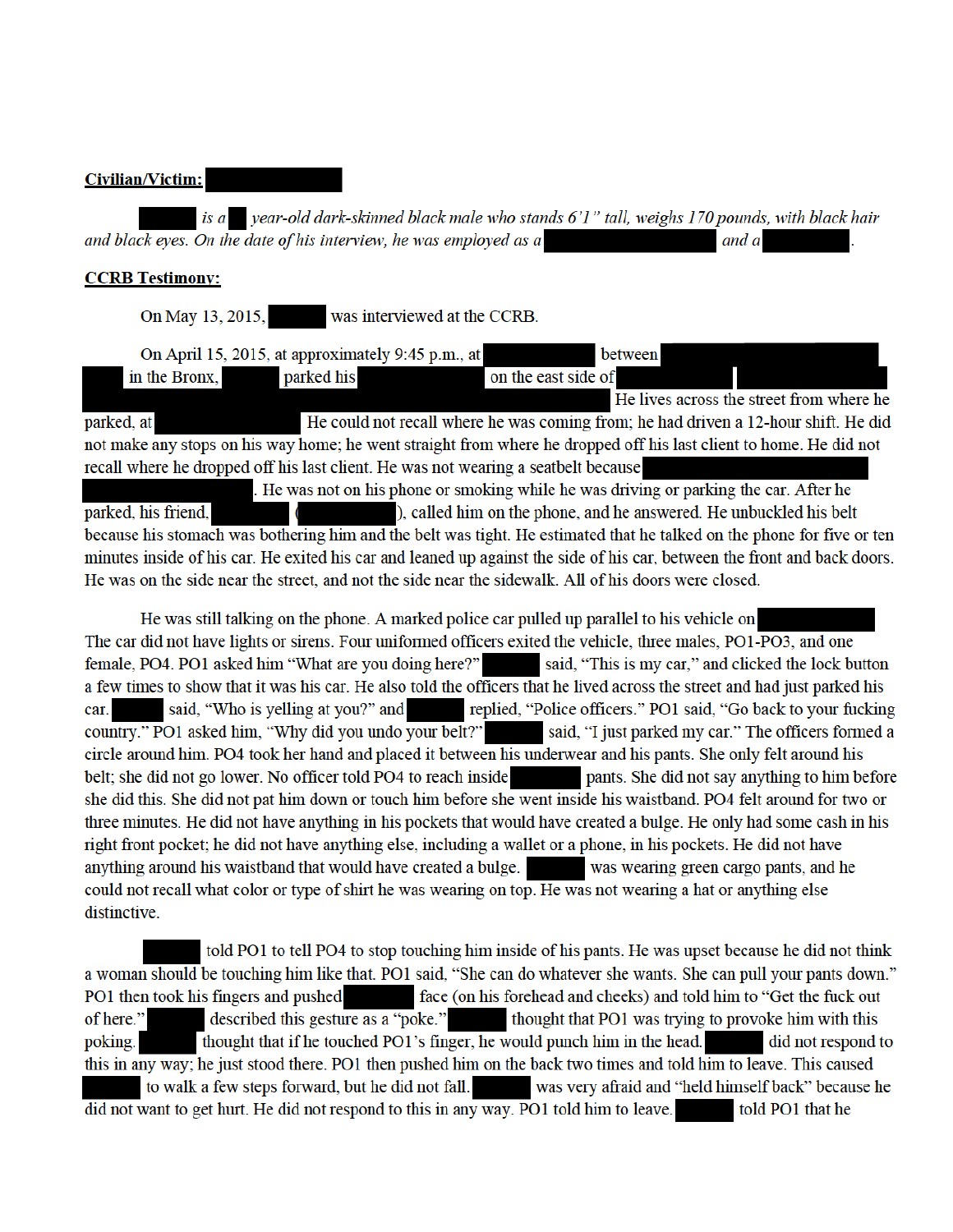needed to take stuff out of his car and then he would go home. "stuff" included his water and backpack inside of his car. When the officers told him to go, he did not know where they wanted him to go. They did not want him to move his car. PO1 did not listen to him and told him to leave. estimated that he told him to leave two or three times. did not leave because 1) he needed to grab his things out of his car and 2) after the officers had abused him, he wanted to take a photo of their license plate. hung up the phone with and started recording.

He did not start recording earlier because he was so afraid. He only recorded the audio, and not the video, because he was so afraid. narrated "Let me take your plate" in his native language, Fulani, for the record. PO1 responded with something like, "Say what?" thought PO1 heard say "plate," which is also "plate" in his language. did not know why the officers did not leave, and they did not seem to be waiting for him, other than "to fight him." He tried to take a picture of the officers' vehicle, and PO1 said, "If you take a picture of my car, you're going to jail. You can record anything you want. I told you seven times to leave; get out of here." PO1 then told him that if he didn't leave, he "would put a fucking bullet in his fucking head." The officers entered their car and started driving. When they were almost a half a block away, took a picture of the back of their vehicle, and PO1, the driver, exited the vehicle, turned toward and stared at him. PO1 said, "If you report this, you will go to jail." PO1 then jumped back inside the vehicle and drove away.

The officers never asked him for his license or anything about his car.

There were two males across who were also parking their car when this incident was happening. thought the only reason the officers did not beat him was because these males were watching. The males approached and talked about the incident, but did not learn their names or phones, or if they lived nearby.

Approximately ten minutes after the four officers stopped him, an officer in a white shirt, PO5, was driving by. was still talking about the incident with the males who had witnessed it. **Fixture** flagged down PO5, and he stopped. told him that four officers jumped out of their cars and told to leave; had not done anything, he had just parked his car. PO5 seemed to know what was talking about, but did not know how he knew. He did not show him the photos. PO5 apologized and told that he had the right to go to the Precinct stationhouse and file a complaint. did this the next day at the  $40<sup>th</sup>$  Precinct around 9:00 a.m. He spoke to a supervisor, PO6, and filed his complaint. PO6 did not seem to know the officers he was talking about.

 thought the entire incident lasted thirty minutes—from the time that the officers stopped him to when he spoke to PO5. He thought that PO1-PO4 were talking to him for approximately 20 minutes. He mentioned that "a lot" happened before he started recording, including the poking and the push.

 was very afraid and mentioned that he has been stopped by the police many times because he is a cab driver, but he has never experienced something like this in the years that he has lived in the United States.

Mediation was discussed with but he rejected it on the basis that he is pursuing a lawsuit.

PO1 was a white male, approximately 6'2" tall, muscular, dark brown or black hair, in his 30s, in uniform. He was the driver.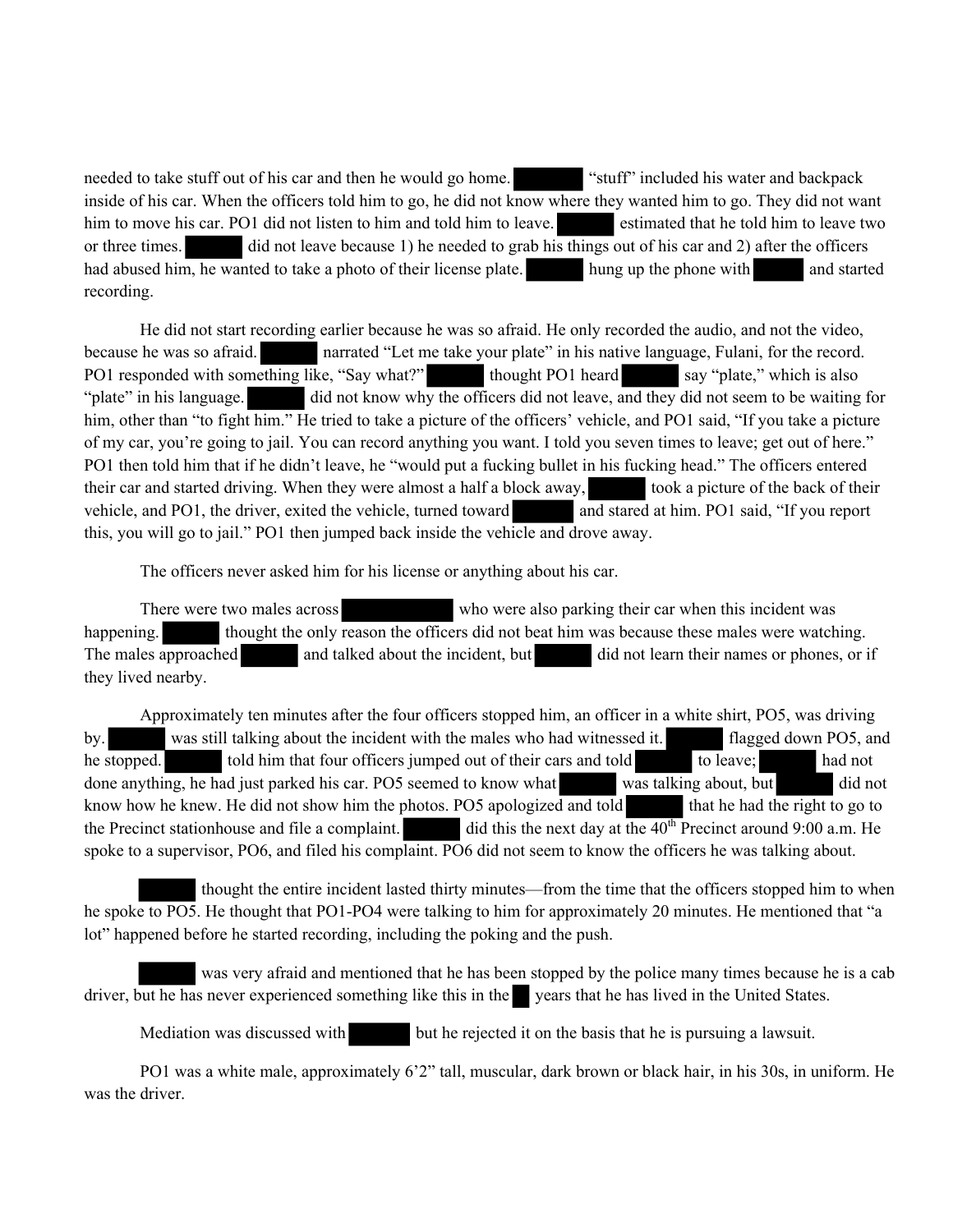PO2 was a Hispanic male, 5'6" tall, stocky, black hair, in his 30s

PO3 was a Hispanic male, 5'7" tall, average, in his 30s. Could not recall anything else about him because he was behind him.

PO4 was a Hispanic female, 5'5" tall, skinny build, black hair, 30s, in uniform. She was in the backseat, but he was not certain of which side.

PO5 was a Hispanic male, black and a little grey, large build, tall (could not say how tall because he never got out of the car) approximately 45

PO6 was a white male.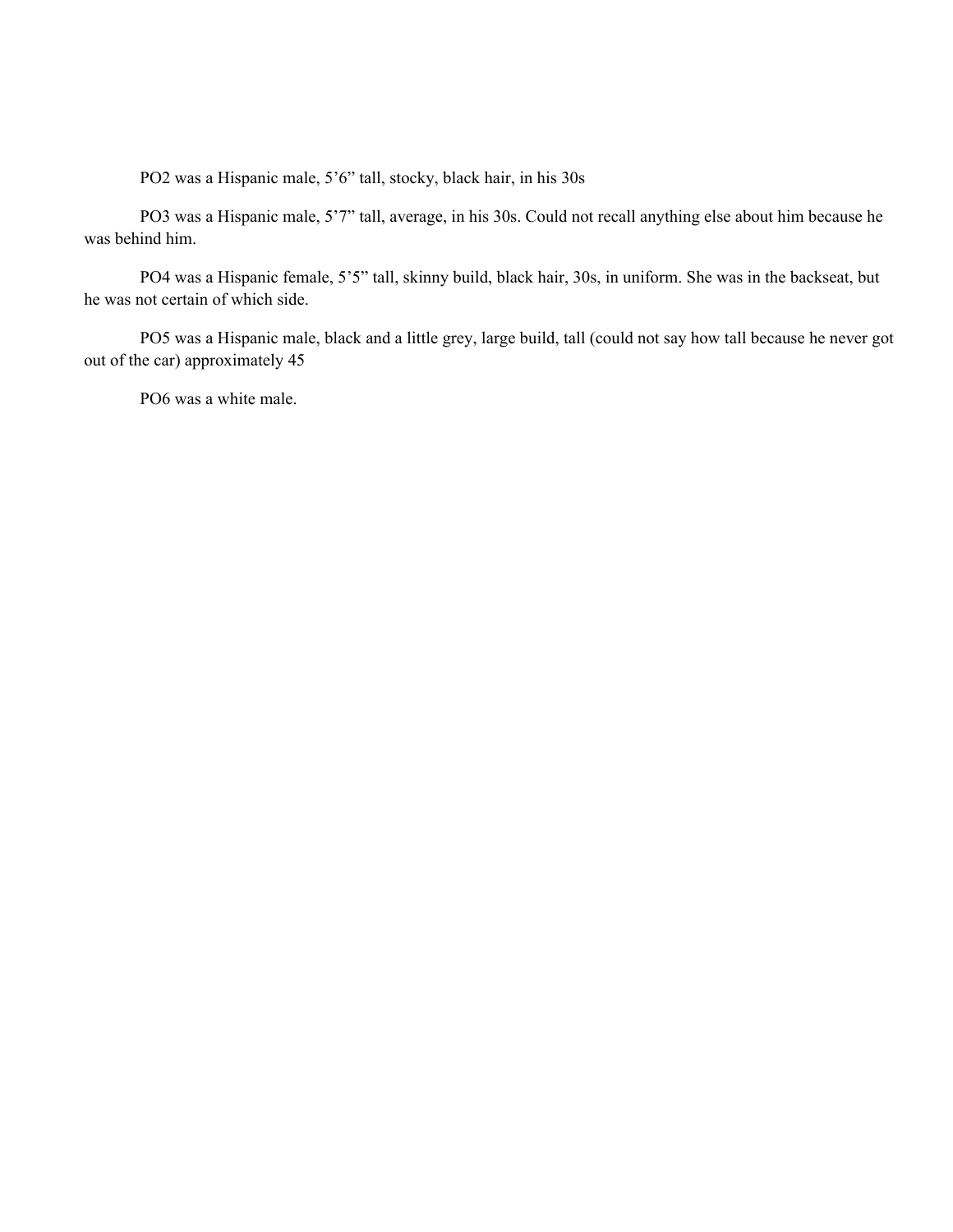### **Subject Officer: PO DOREYDA MUNOZ**

- PO Munoz is a 28 year-old Hispanic female who stands 5'3" tall and weighs 137 pounds, with brown hair and brown eyes.
- On April 15, 2015, PO Munoz worked from 1930 to 0405, was assigned to Conditions, was working with Sgt. Ferrara, PO Serrano, and PO Cappocetta (she was not certain if she was working with them the entire day), was dressed in uniform, and was assigned to marked RMP (she could not recall what kind of vehicle it was ).

### **Memo Book:**

PO Munoz had no memo book entries in regard to this incident. She made an arrest at 2229.

### **CCRB Testimony:**

On June 30, 2015, PO Munoz was interviewed at the CCRB.

 On April 15, 2015, PO Munoz thought that PO Serrano and PO Cappocetta were working with her. She thought that Sgt. Ferrara was with her when she made the arrest at 2229, and did not recall any other officer being there. She could not say if or when PO Serrano or PO Cappocetta went elsewhere.

PO Munoz was shown a photo of and she stated that she did not recognize him.

PO Munoz was given a brief overview of what was doing and the discussion he reported having with the officers. PO Munoz did not recall the incident.

PO Munoz was explained that is a West African male with a thick accent. was leaning against his black Lincoln Town Car and was on his phone. told the officers that he lived in the apartment building across the street. PO Munoz was told that the officers asked him why his belt was undone. PO Munoz was told that stated an officer felt on the inside of his waistband. This did not prompt PO Munoz's recollection.

PO Munoz viewed the photo of RMP and noted that a park was to the right of The investigator confirmed this.

 The recording was played, and PO Munoz's legal representative, Florence Friedman, asked if the interview could be paused at 13:10. The interview resumed at 13:51. The investigator asked if the recording prompted PO Munoz's memory, and PO Munoz said it did not. When asked if PO Munoz stopped anyone that day, PO Munoz said, "I stopped a few people that day, that's the thing. I stopped a few people and I had two arrests." PO Munoz reiterated that she "stopped a few people" between when her tour started at 1930 and when she had two arrests at 2229. Those stops were not noted in her memo book. At 14:32, the investigator asked PO Munoz if she recognized any of the voices in the recording. A pause followed until 14:42, when Ms. Friedman asked to confer with PO Munoz for a second time. They conferred for approximately two minutes, from 12:29 p.m. to 12:31 p.m.

 The investigator asked PO Munoz for the second time if she recognized any of the voices in the recording. PO Munoz said, "It could have been my partner." When asked who her partner was, PO Munoz said, "You have it written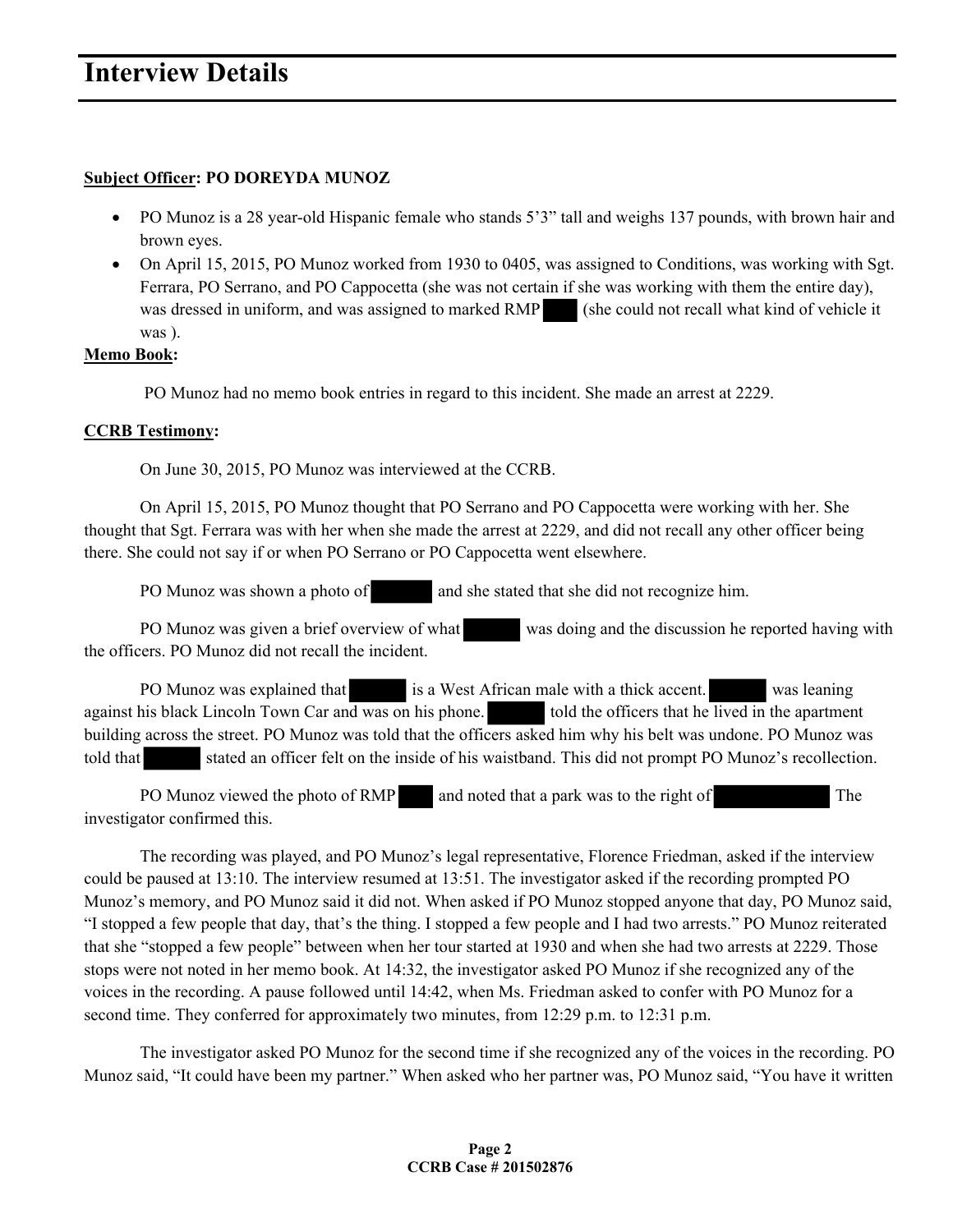down there." The investigator clarified for the record that the voice belonged to Sgt. Ferrara, and PO Munoz confirmed.

 The recording was played again, and PO Munoz stated that she did not recall being present at that incident. She stated that she "could have been there," but "did not remember him, the situation, the car, or someone with their belt unbuckled." She could not recall Sgt. Ferrara saying any of those things, but she recognized his voice.

 When asked if PO Munoz could have been anywhere else besides with Sgt. Ferrara at this time, PO Munoz stated that "she could have been 'around,'" or possibly in the car, or stopping another individual. She did not know where she was or what she was doing before she made the arrests at 2229. She said that she was "patrolling, answering radio runs, and addressing conditions." She could not recall the specifics of what she was doing, other than "making a few stops and not recognizing his (referring to face." She could not provide more information about these stops.

PO Munoz did not recall stopping She did not recall reaching inside waistband or searching him, and she did not recall seeing another officer do these things.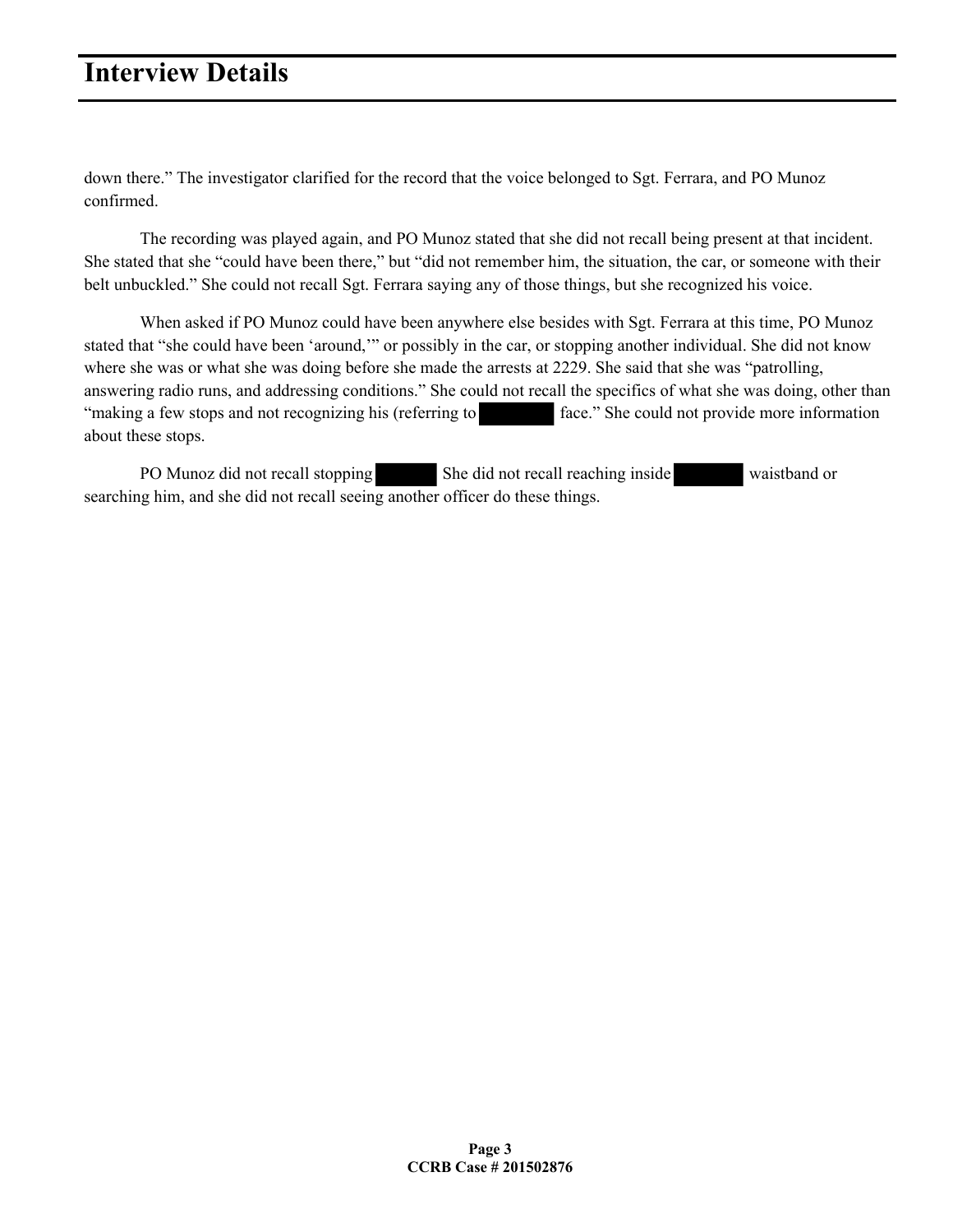#### **Subject Officer: SGT JOHN FERRARA**

*Sgt. Ferrara is a 40 year-old white male who stands 5'11" tall and weighs 220 pounds, with brown hair and brown eyes. On April 15, 2015, he worked from 1920 x 0417, was assigned to Conditions with PO Munoz, was dressed in plainclothes, and was assigned to a marked Ford Escape (RMP* 

### **Memo Book:**

Sgt. Ferrara did not bring his memo book to his interview and promised to fax it after he returned to his command.

### **CCRB Testimony:**

On July 8, 2015, Sgt. Ferrara was interviewed at the CCRB.

 On April 15, 2015, Sgt. Ferrara was sitting in the passenger seat while PO Munoz was driving. PO Munoz saw a male who appeared to be urinating between a parked car and a curb on the side of that is closest to . Sgt. Ferrara could not recall which direction they were driving. They stopped the car, and PO Munoz exited the vehicle and approached the male. She did this on her own, and Sgt. Ferrara did not tell her to do so. Sgt. Ferrara did not recall how close PO Munoz stopped the car to the male. Sgt. Ferrara exited the vehicle after her. The male turned away from PO Munoz and "he started touching—it looked like he was doing something with his waist." PO Munoz approached him to "see what he was doing with his waist—if he had any weapons on him." DEDI Thomas Kim asked if the observation that the male was urinating resulted in stopping and "inquiring about what was going on." Sgt. Ferrara answered, "Correct." Nothing else factored in to his decision to stop the male. Sgt. Quinn interjected, "Well, you (referring to Sgt. Ferrara) did not know that at the time," and added that PO Munoz was the one who made the observation. Sgt. Ferrara could not recall if PO Munoz said anything to Sgt. Ferrara in the vehicle. As soon as "PO Munoz went to touch him," he pushed her hands away, and said, "You can't touch me, I'm Muslim, females can't touch me," and became irate. Sgt. Ferrara could not recall if the male was doing anything with his body. Sgt. Ferrara could not recall where he was standing, but he was close enough to hear the male say this. Sgt. Ferrara did not see PO Munoz make any contact with the male. Sgt. Ferrara could not recall if he saw her reach around his waistband or pat him down. Sgt. Ferrara did not recall if PO Munoz responded to the male's objection. Sgt. Ferrara told the male that PO Munoz could touch him; she was a police officer and was just doing her job. Sgt. Ferrara's representative, Sgt. Quinn, asked if a crowd was gathering. Sgt. Ferrara responded, "Oh yeah. It was near

which is always packed. There were people and I heard yelling. There were probably 15 or 20 people." He thought this crowd started gathering close to the beginning of the stop. Sgt. Ferrara heard people talking. He did not remember what they said, and could not say if they were speaking to the officers. The crowd seemed to be paying attention to what the officers were doing. The crowd was not interfering with the stop. Sgt. Ferrara could not recall how the stop ended. He could not recall if he had to deal with or the crowd. He could not recall how long the stop lasted.

When asked why he did not just leave after the stop was completed, Sgt. Ferrara said, "I don't know, maybe I did just leave." Sgt. Quinn stated, "Would you say this was such a minor infraction that it did not stand out in your mind?" The investigator asked what infraction was observed, and Sgt. Quinn said, "Maybe that's my terminology. Was this such a minor incident that it didn't stand out in your mind?" Sgt. Ferrara confirmed that it was. Sgt. Ferrara could not recall looking for urine, and did not see any urine. He could not recall smelling any urine. He could not recall if his partner said anything to him about urine or any other infraction. Sgt. Ferrara could not recall if the male committed an arrestable offense. He did not recall if he ever told the male that he was going to arrest him. He did not remember if he told the male to leave the scene. He could not recall how the male left the scene, or who left first. He could not recall if the male had his phone out or was trying to take photos. Sgt. Ferrara denied telling him that if he took a photo of his car, he would go to jail. Sgt. Ferrara did not know if a UF250 was prepared.